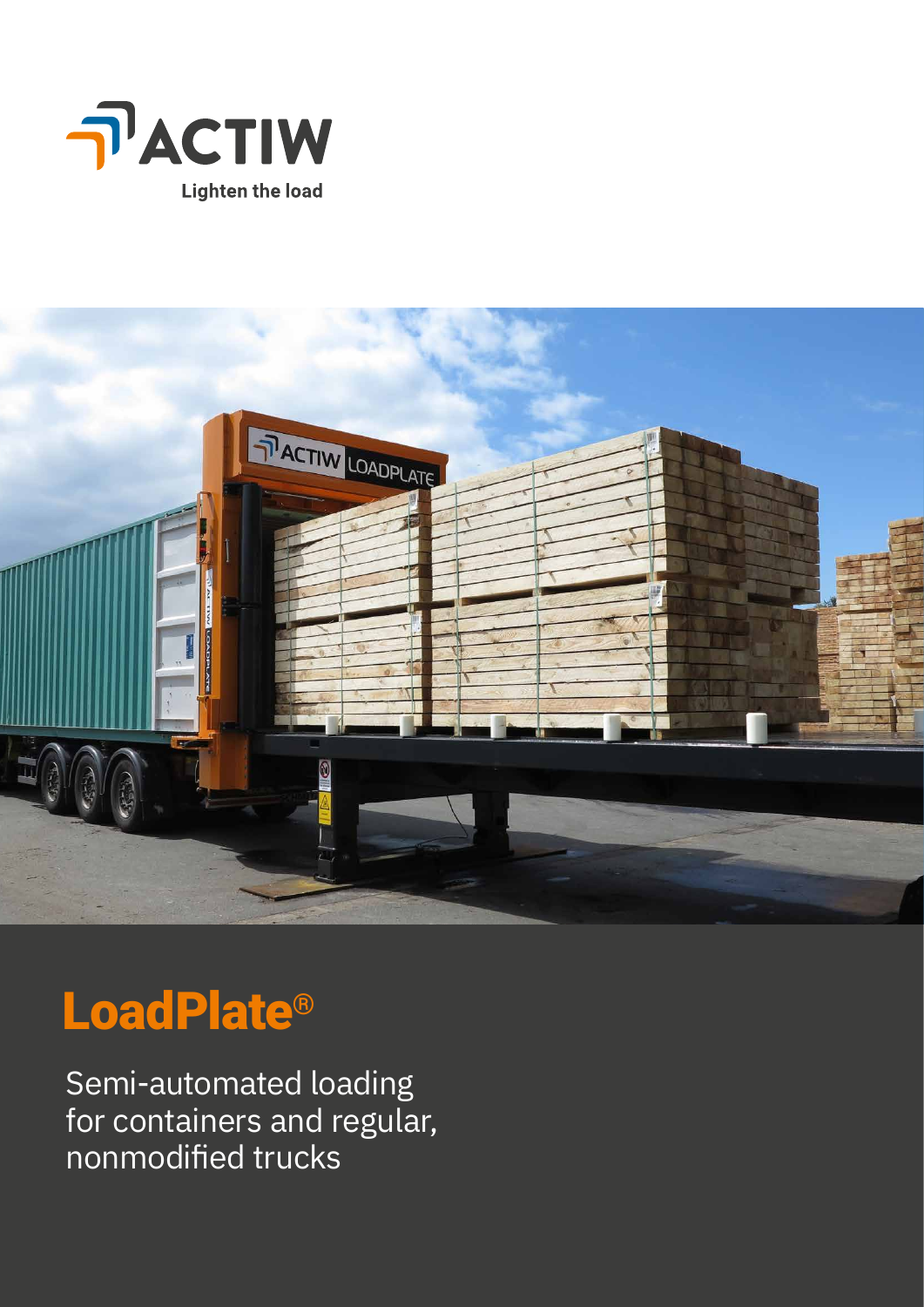

# **Automation for truck and container loading in your industry**

Our customers use LoadPlate for complex or long cargo, such as steel or lumber. We at Actiw know the safety risks, challenges, and costs if goods are damaged in loading and transportation.

In 2001, Actiw introduced LoadPlate technology to improve our customers' loading operations. Today, we have over 100 satisfied customers using LoadPlate around the world to make their loading operations safer and more efficient.

Current customer loading includes:

- Lumber
- Plywood
- Pipes and plates of steel and other metals
- Complex cargo
- Insulation panels
- Chemicals (palletized & jumbo bags)
- Port 3PL companies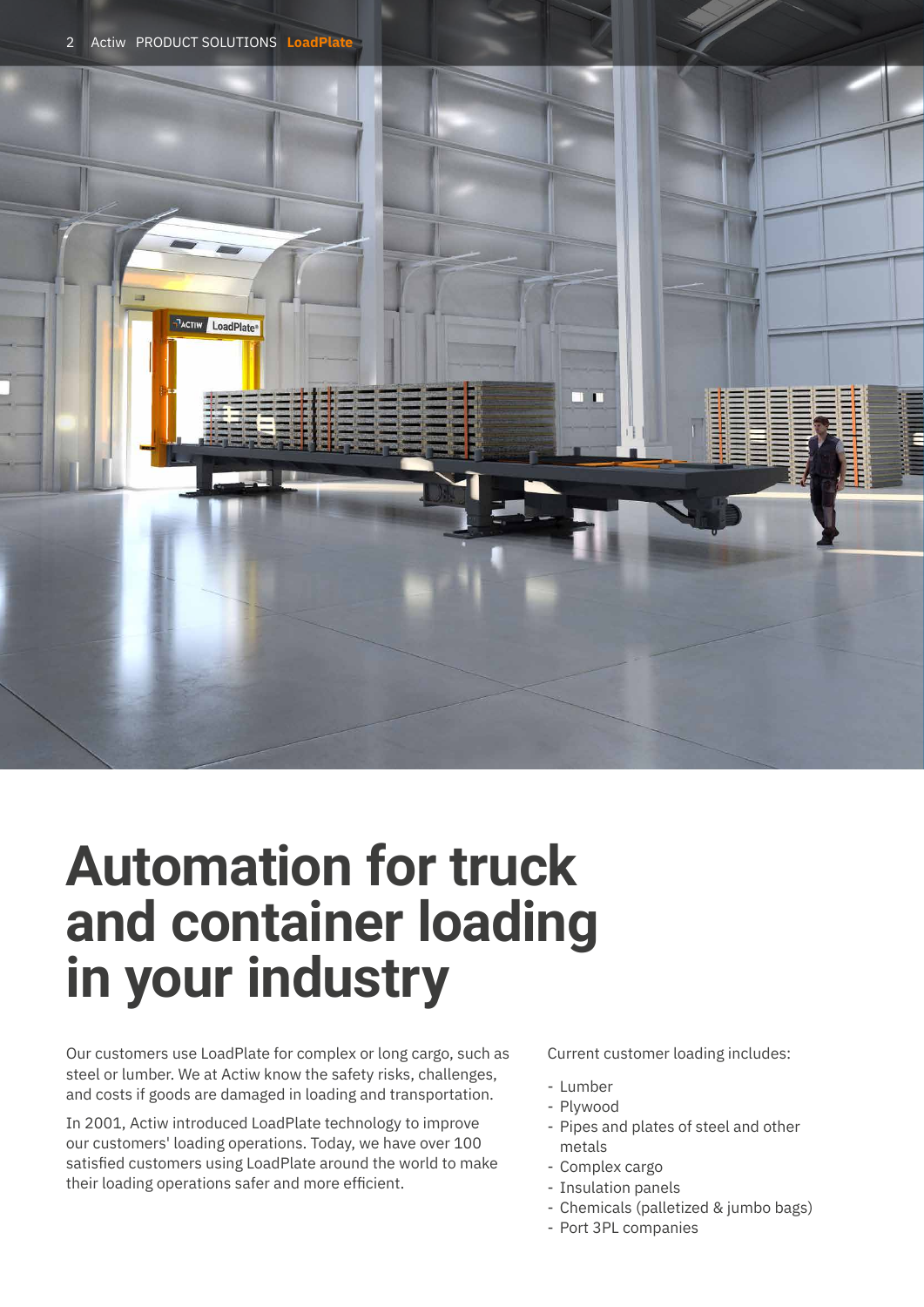# **Automation improves the safety of your loading**

**LoadPlate maximizes safety for your personnel and the products they manage.**



### **Improve work safety**

When load handling requires manual work, there is risk involved in each step. When you automate your entire loading process, you reduce that risk.



### **Prevent handling damage**

Eliminate damage to your products when loading them into trucks or containers. A reliable automatic loading solution keeps your products intact and your end customers satisfied.



### **Boost ecoefficiency**

LoadPlate generates additional savings by reducing energy consumption. It runs on electricity instead of diesel oil, eliminating harmful emissions.

### **Save over 80% in labour and handling costs**

Automation eliminates unnecessary work in load handling. A typical loading crew has three members, whereas LoadPlate can be run by a single operator.



### **Save on machinery investments**

LoadPlate significantly reduces your fixed asset costs, replacing a fleet of forklifts with one loading machine.



### **Increase loading capacity**

When stuffing long goods or special cargo, LoadPlate can increase total handling capacity by 33% compared with traditional loading.

# **Increase capacity, decrease operational costs**

When stuffing long goods or special cargo, LoadPlate can increase total handling capacity by 33% compared with traditional loading.







Running costs compared to heavy forklift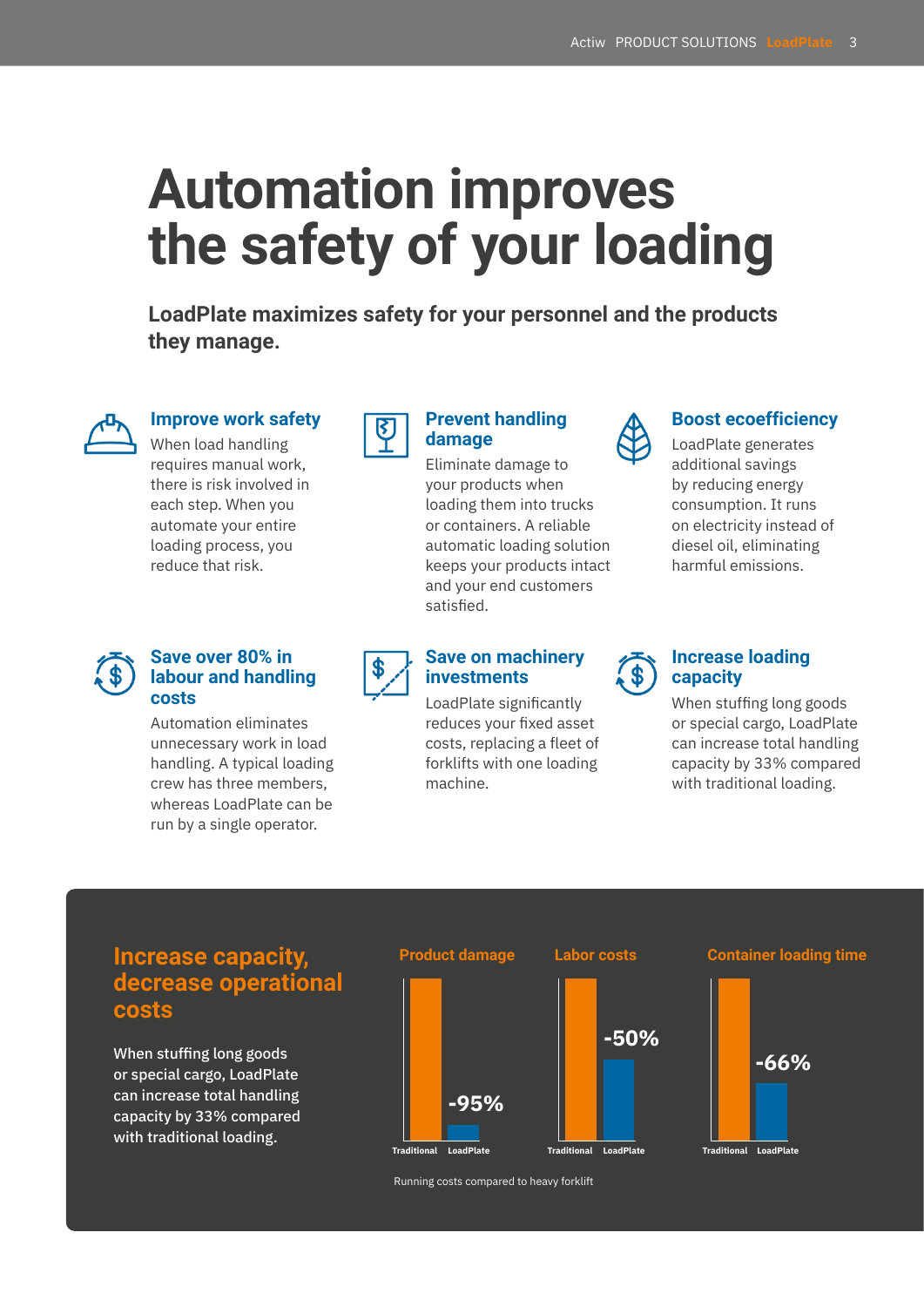

# **LoadPlate VLP – for production sites**

**LoadPlate VLP** (Variable Loading Position) is suitable for loading both trailers and containers on a chassis at a production site. Not all containers are the same size, so LoadPlate VLP can adjust for height and side variations.

**LoadForming** – LoadPlate's load forming is usually done manually with forklifts or overhead cranes. This allows preparation of the load before its container is on site.

**Alignment** – LoadPlate stands on several supporting legs. Both ends can be raised or lowered to cope with varying trailer heights. Its legs are also adjustable horizontally, allowing accurate alignment with the container or trailer. Alignment is after load is on top of plate.

**Loading** – The goods are transferred into the cargo space on top of the loading plate. The stopper gate is driven down to

keep the goods inside the cargo space while the loading plate is pulled out. Once the plate is out, the loading process is complete, and the container is ready for transportation. After LoadPlate is free of the container, the unit is ready for a new load. Each loading cycle takes around 5 minutes.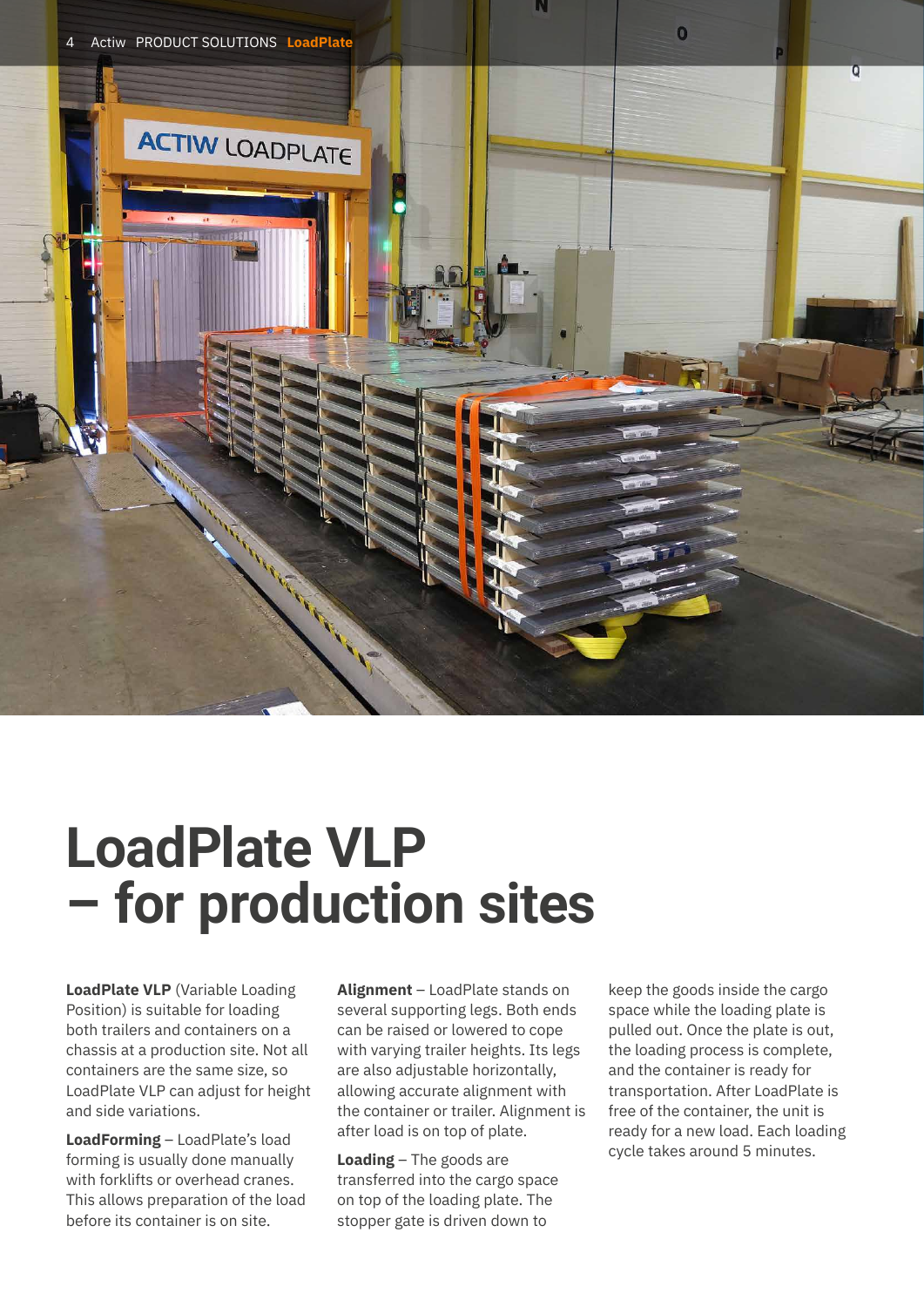

## **Technical details**

| Capacity                       | Up to 30,000 kg / 66,000 lb                                        |                                                                         |                        |                         |  |  |
|--------------------------------|--------------------------------------------------------------------|-------------------------------------------------------------------------|------------------------|-------------------------|--|--|
| Loading cycle time             | 5 min for 40 ft container                                          |                                                                         |                        |                         |  |  |
| <b>Max equipment dimension</b> |                                                                    | Height<br>$m$ (ft. in.)                                                 | Width<br>$m$ (ft. in.) | Length<br>$m$ (ft. in.) |  |  |
|                                | LoadPlate VLP 20'                                                  | 5.0(16'5")                                                              | 3.3(10'10'')           | 9.5(31'2")              |  |  |
|                                | LoadPlate VLP 40'                                                  | 5.0(16'5")                                                              | 3.3(10'10'')           | 15.5(50'10'')           |  |  |
|                                | LoadPlate VLP 45'                                                  | 5.0(16'5")                                                              | 3.3(10'10'')           | 17.0 (55'10")           |  |  |
|                                | LoadPlate VLP 53'                                                  | 5.1(16'9")                                                              | 3.4(11'2")             | 19.8 (64' 11")          |  |  |
| <b>Adjustments</b>             | Height adjustment                                                  | 400 mm (1'4")<br>Side aligment $\sim$ 2 deg ( $\pm$ 250 mm / $\pm$ 10") |                        |                         |  |  |
| Cargo spaces                   | Containers                                                         | 20 ft, 40 ft, 45 ft, 53 ft (DC, HC and PW variants)                     |                        |                         |  |  |
|                                | <b>Trailers</b>                                                    | Up to 16.2 m / 53 ft (depending on the LoadPlate model)                 |                        |                         |  |  |
| <b>Installation location</b>   | Indoors or outdoors (IP54 protection class as standard)            |                                                                         |                        |                         |  |  |
| <b>Temperature range</b>       | From -30 °C to +54 °C (from -22 °F to +129 °F)                     |                                                                         |                        |                         |  |  |
| System design                  | According to EC Directive 2006/42/EY                               |                                                                         |                        |                         |  |  |
| <b>Power inlet</b>             | Range e.g. 200 V-600 V, 63 A (according to the local requirements) |                                                                         |                        |                         |  |  |
| <b>Power consumption</b>       | ~1.5 kWh per loading cycle                                         |                                                                         |                        |                         |  |  |
| <b>System lifetime</b>         | Designed system lifetime 15+ years                                 |                                                                         |                        |                         |  |  |

- Robust and proven solution for container and trailer loading
- Easy and reliable operation
- Stage and load the container simultaneously
- Easy installation and fast startup
- Suitable for loading heavy and complex cargo
- Reduces docking time to a matter of minutes
- Less manual work and equipment needed
- Gentle loading, for both cargo and cargo space
- No alterations needed to trailers and containers
- No special unloading equipment required at the receiving end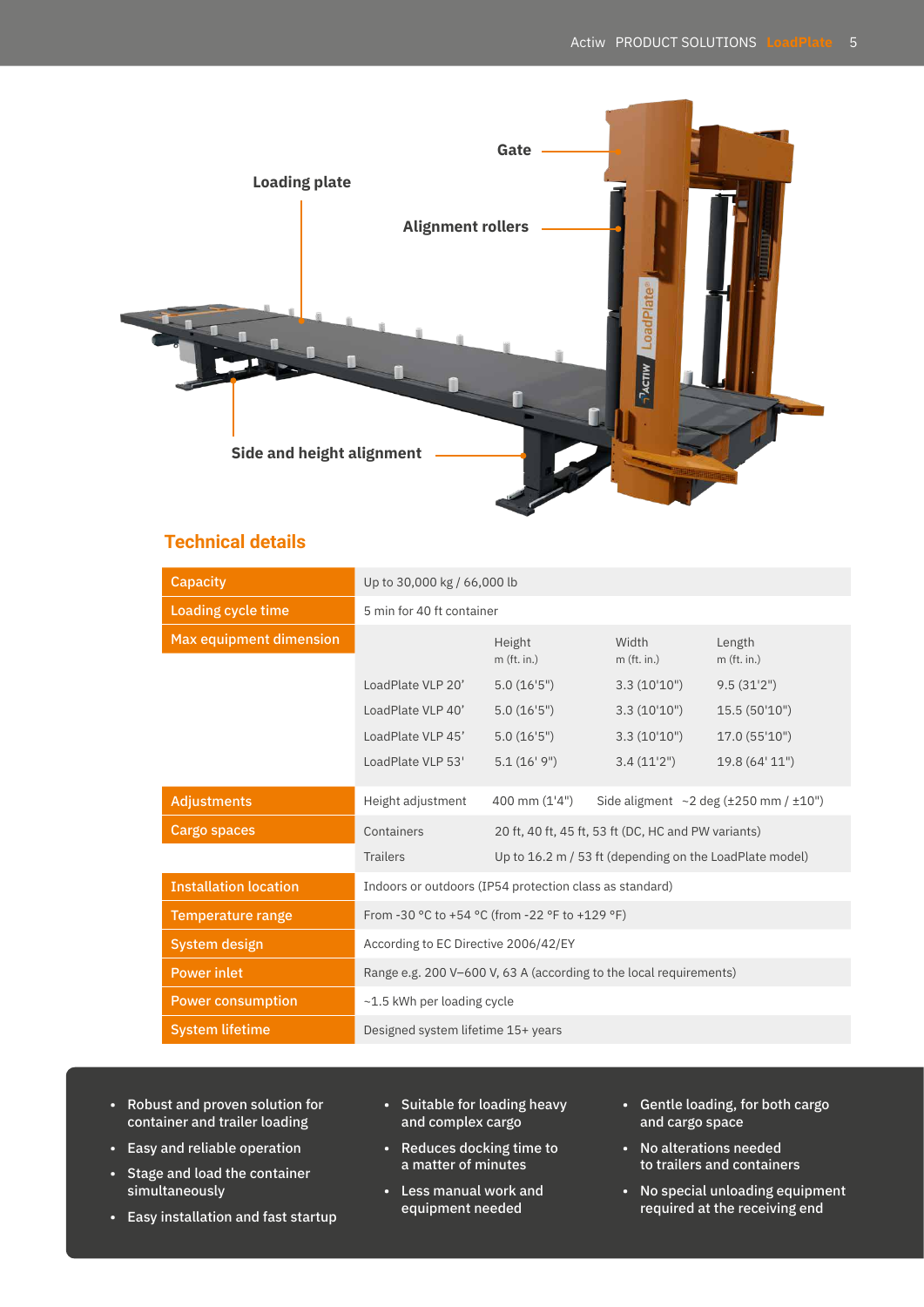

# **LoadPlate FLP – for port operations**

**LoadPlate FLP** (Fixed Loading Position) is suitable for locations, where containers are handled with reach stackers, straddle carriers and related equipment. This model is favoured by customers operating ports or inland terminals, and those transporting lumber.

**LoadForming** – LoadPlate's load forming is usually done manually with forklifts or overhead cranes. This allows preparation of the load before its container is on site.

**Alignment** – LoadPlate stands on fixed supporting legs and includes a container stand. The container stand is aligned with LoadPlate, ensuring that the container is in the correct position for loading.

**Loading** – The goods are transferred into the cargo space on top of the loading plate.

The stopper gate is driven down to keep the goods inside the cargo space while the loading plate is pulled out. Once the plate is out, the loading process is complete, and the container is ready for transportation. After LoadPlate is free of the container, the unit is ready for a new load. Each loading cycle takes around 5 minutes.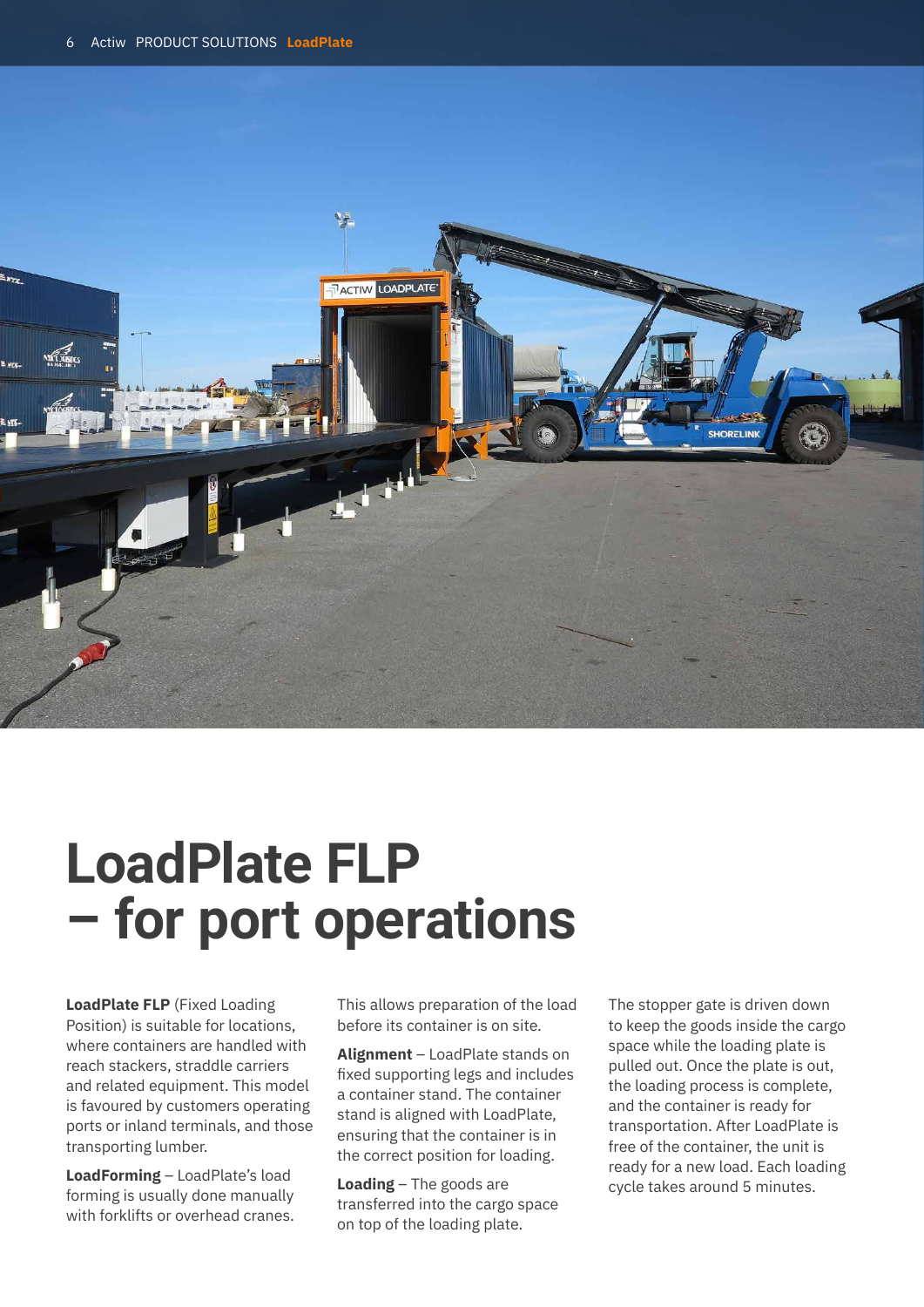

# **Technical details**

| <b>Capacity</b>              | Up to 30,000 kg / 66,000 lb                                        |                                                     |                        |                         |  |
|------------------------------|--------------------------------------------------------------------|-----------------------------------------------------|------------------------|-------------------------|--|
| Loading cycle time           | 5 min for 40 ft container                                          |                                                     |                        |                         |  |
| Max equipment dimension      |                                                                    | Height<br>$m$ (ft. in.)                             | Width<br>$m$ (ft. in.) | Length<br>$m$ (ft. in.) |  |
|                              | LoadPlate FLP 20'                                                  | 4.6(15'1")                                          | 3.3(10'10'')           | 9.5(31'2")              |  |
|                              | LoadPlate FLP 40'                                                  | 4.6(15'1")                                          | 3.3(10'10'')           | 15.5(50'10'')           |  |
|                              | LoadPlate FLP 45'                                                  | 4.6(15'1")                                          | 3.3(10'10'')           | 17.0(55'10")            |  |
|                              | LoadPlate FLP 53'                                                  | 4.6(15'1")                                          | 3.3(10'10'')           | 19.8 (64' 11")          |  |
| <b>Adjustments</b>           | Height adjustment                                                  | Fixed height 1150 mm Side aligment N/A              |                        |                         |  |
| Cargo spaces                 | Containers                                                         | 20 ft, 40 ft, 45 ft, 53 ft (DC, HC and PW variants) |                        |                         |  |
|                              | <b>Trailers</b>                                                    | N/A                                                 |                        |                         |  |
| <b>Installation location</b> | Indoors or outdoors (IP54 protection class as standard)            |                                                     |                        |                         |  |
| Temperature range            | From -30 °C to +54 °C (from -22 °F to +129 °F)                     |                                                     |                        |                         |  |
| System design                | According to EC Directive 2006/42/EY                               |                                                     |                        |                         |  |
| <b>Power inlet</b>           | Range e.g. 200 V-600 V, 63 A (according to the local requirements) |                                                     |                        |                         |  |
| <b>Power consumption</b>     | ~1.5 kWh per loading cycle                                         |                                                     |                        |                         |  |

# **Actiw customer care keeps your operations running smoothly**



- 24/7 support helpdesk
- Preventive maintenance reporting, on-site support if required
- Training for operational and maintenance staff
- Spare parts to ensure trouble-free operations
- Retrofits to adapt your changing loading needs